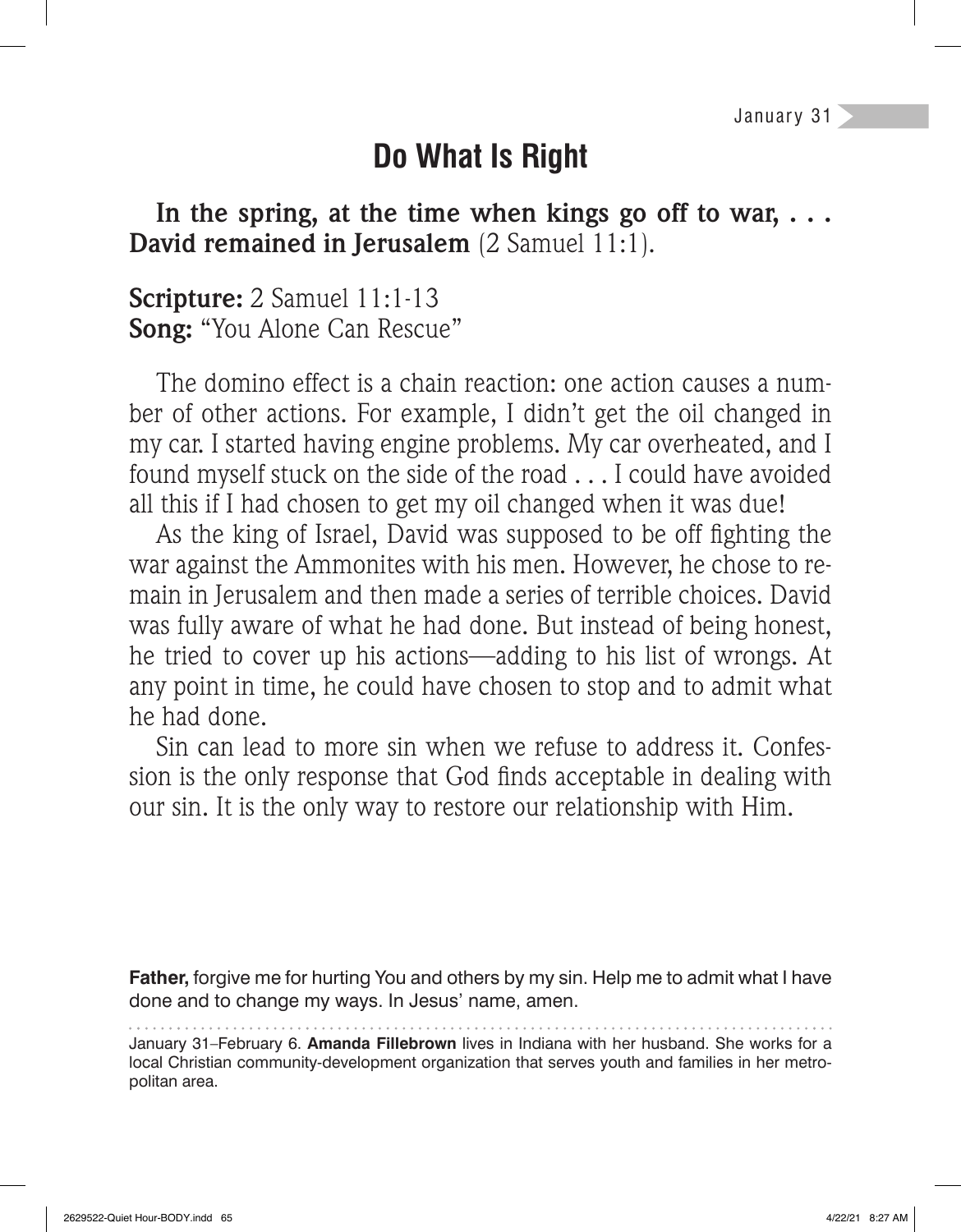February 1

# **Destruction in Desperation**

**The thing David had done [with Bathsheba and to her husband] displeased the LORD** (2 Samuel 11:27).

**Scripture:** 2 Samuel 11:14-27 **Song:** "Lead Me to the Cross"

Kitchen fires are scary. When cooking hamburgers in a skillet, a grease fire can start. People sometimes panic and immediately reach for a pitcher of water to pour onto the fire. Instead of putting out the fire, the water immediately boils and flings the burning grease out of the pan. Any fire is a time for clear thinking so we'll make wise choices.

David started a sort of firestorm with his sin. His first attempt to cover up his sin with Bathsheba did not work. In his own desperation, his next attempt was more drastic and led to even more devastating results. David's string of sins and his attempts to hide what he had done displeased God.

Nothing is hidden from God. He knows everything. It may be possible to hide our sins from others, but not from God. When we do try to hide our sins instead of dealing with them immediately, the results are never good. We must be willing to be open and honest with God if we are to find forgiveness for our sins.

Attempts to hide sin from the Lord only lead to destruction. It is better to humble ourselves to confess to God and seek His forgiveness.

**Father,** I am so sorry for the things I have done that displease You. Please forgive me and help me do what is right. In Jesus' name, amen.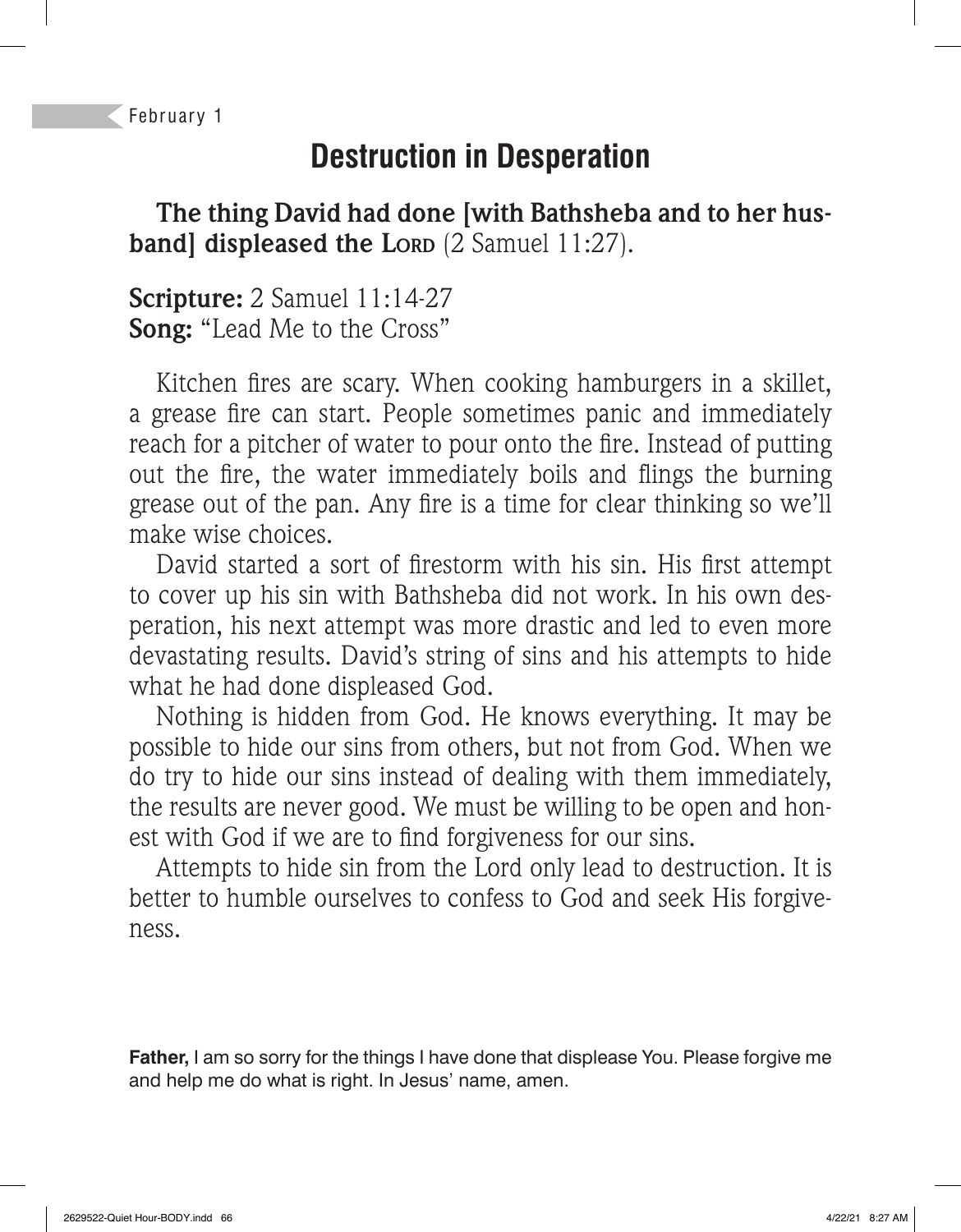#### **God's Purity**

#### **God is light; in him there is no darkness at all** (1 John 1:5).

#### **Scripture:** 1 John 1:5-10 **Song:** "Light of the World"

Our entire world is made up of a specific number of elements. When certain elements combine in specific ways, the combination produces something completely different than each of the individual elements. For example, a certain ratio of hydrogen and oxygen combines to make water. Each of the elements, in its pure individual form, is constant. The properties are exactly the same no matter where someone samples it. The elements cannot be broken down chemically. They also react in predictable ways when they are combined in the right proportions with other elements. This provides us some certainty and stability for using God's creation.

God is pure light. Because He is uncontaminated by sin, we can be certain of how He will act and respond. He will always do what is right, and He will respond to us consistently with justice, grace, and mercy. We could not be confident of this if He had even the smallest hint of sin.

Because our God is perfect and pure, we do not need to be afraid to confess our sins to Him. He loves us and invites us to come out of our darkness and join Him in the light. We do not need to be afraid of taking that step. He is a loving God who cares about each of us and wants a relationship with us.

**Father,** thank You for being pure and good. I want to remain in Your light. I confess my sin and ask for Your grace and mercy. In Jesus' name, amen.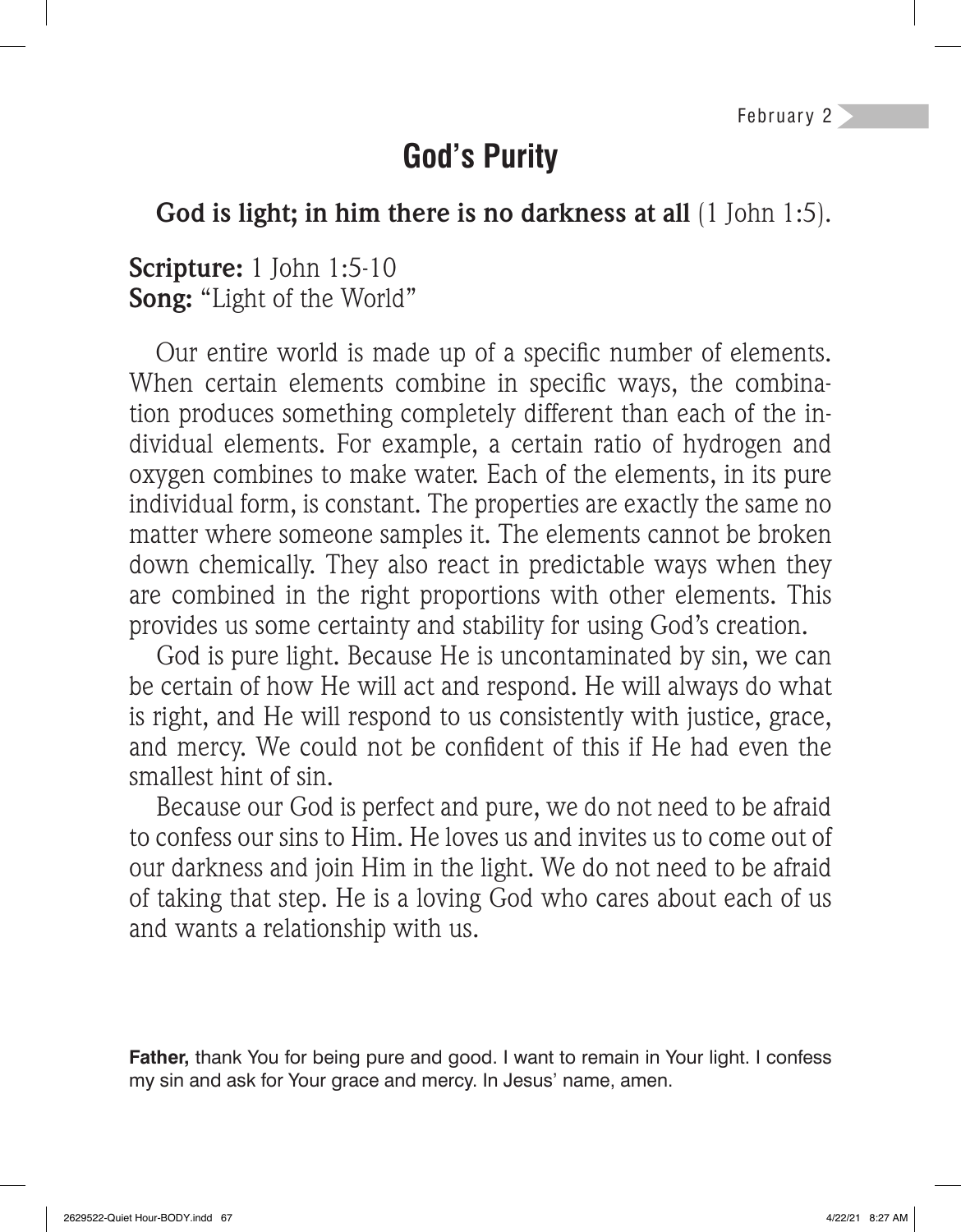### **Restore My Joy**

**Restore to me the joy of your salvation and grant me a willing spirit, to sustain me** (Psalm 51:12).

#### **Scripture:** Psalm 51:1-14 **Song:** "Living Hope"

The wedding day is usually one of the happier moments of a marriage relationship. A couple enters their union full of love for each other and excitement about what the future holds for them together. Over time, some couples find their initial feelings numbed (or completely gone) as they experience heartaches or disappointment because of choices made or unmet expectations. When not dealt with, these trials can destroy the relationship completely.

David poured out his heart, recounting the destruction that his sin had caused. He asked the Lord to restore the joy that came with his salvation. In the depths of his despair, he desired and believed that he could experience that joy again.

Salvation is a joyous experience because of all the hope and love we have in life with Christ.

But sometimes we might let our joy become buried under the rubble of life's trials and of our sin. With God, however, joy can be restored. God will never leave us or forsake us; He is always ready and waiting for us to turn back to Him. When we return to Him, He will restore our joy. Our joy in Christ thrives as we welcome His sustaining power for each day of our lives. He has the ability to sustain us no matter what we are experiencing.

**Father,** help me to remember that my spirit may be crushed right now but that I am not destroyed. Please restore Your joy to my life as I seek You. In Jesus' name, amen.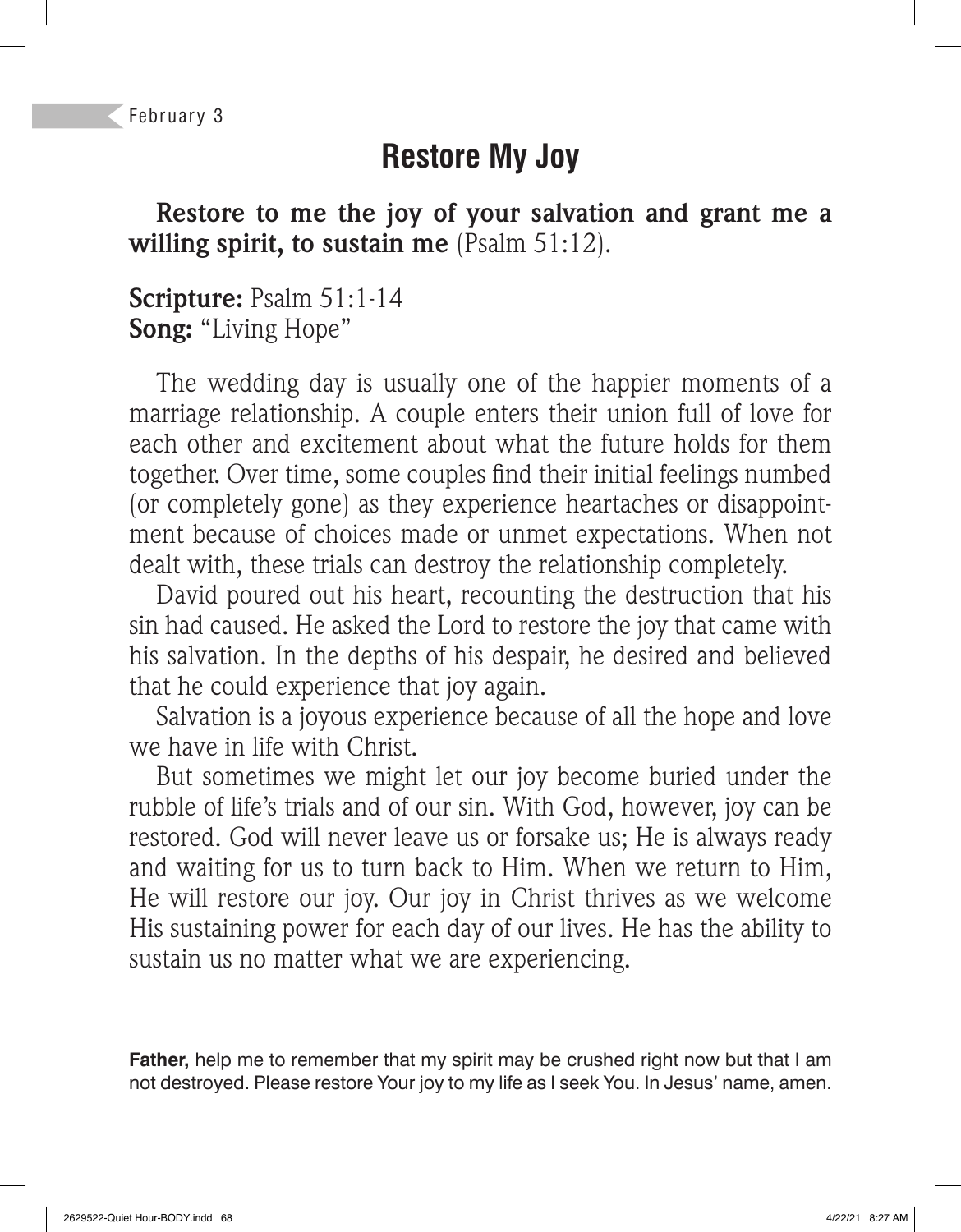# **Our Protective Covering**

**When I kept silent, my bones wasted away through my groaning all day long** (Psalm 32:3).

**Scripture:** Psalm 32 **Song:** "Your Love Never Fails"

Cancer is a terrible disease. My second husband battled renal cancer for most of our marriage. His medications were extremely hard on his body, and so he took a short break from the treatment. But during that time the cancer grew and eventually ended his life.

Sin is even more invasive than cancer, in a different way, because of how it can take over our lives. Like David, we can't cover up our sin or diminish its consequences. Even if we try to keep silent about our sin, God still knows and the consequences still come.

Our best strategy is to strive for obedience to God—staying on His path and avoiding sin. But when we do sin, we must be vigilant in acknowledging our sin to God and to people affected by our actions—and then repent of our sin. We might be tempted to avoid confession because of shame, embarrassment, or fear of consequences. But we shouldn't be afraid, because we can be confident in God's love for us and in His forgiveness. His love never fails. His Word and His guidance will help us move out of failure and return to Him in repentance.

**Father,** thank You for caring deeply about us. Thank You for offering us forgiveness. Help me not to remain silent when I have done wrong, but to confess my sins to You and to others. In Jesus' name, amen.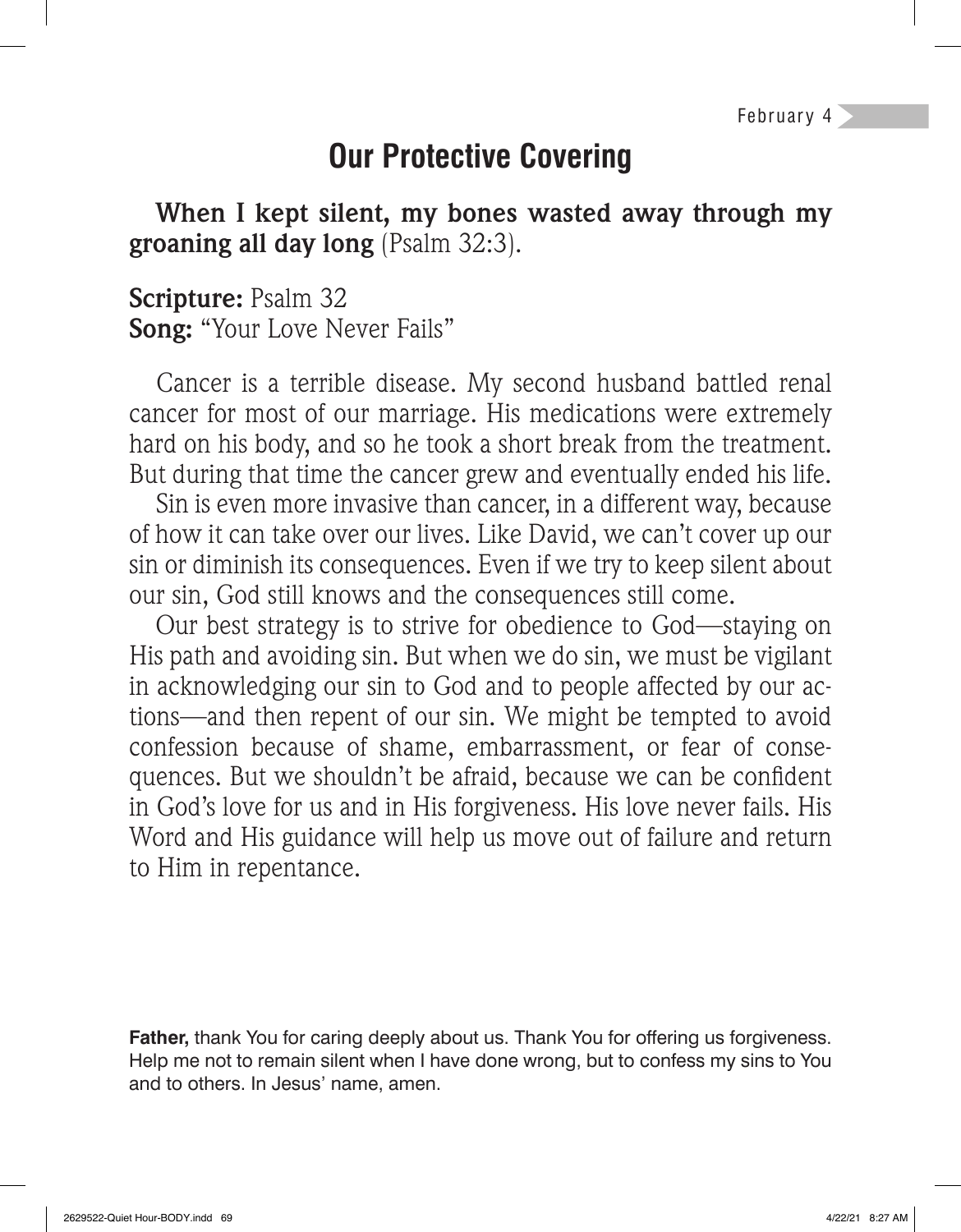## **Imitate God**

**If anyone obeys [God's] word, love for God is truly made complete in them. This is how we know we are in him: Whoever claims to live in him must live as Jesus did** (1 John  $2:5-6$ ).

**Scripture:** 1 John 2:1-11 **Song:** "I Will Follow"

Young children sometimes mimic their older brothers or sisters, following them around while trying to do everything that the older sibling does. Of course the older child often finds this annoying, especially when the imitation is done for the very purpose of being annoying, which is not good. The better reason is when the action stems from respect and admiration—a desire to know and be like the older sibling.

John exhorts us to be like Jesus because of our faith in God, love for Him, and commitment to follow in His ways. Jesus spoke truth and had the righteous actions to match what He said. Every action Jesus took aligned with what He taught and also showed His commitment to the truth of Scripture and His Father's will. And so it stands to reason that if we claim to be children of God, then we must live the way that Jesus did. This requires consistent action on our part in how we obey God and in how we love and treat others—even in our relationships with those we find difficult.

Get to know Jesus by noticing how He lived as our example. Follow in His ways.

**Father,** help me to imitate Jesus by obeying Your Word and showing grace and love to others. Guide me to walk each day in His ways. In Jesus' name, amen.